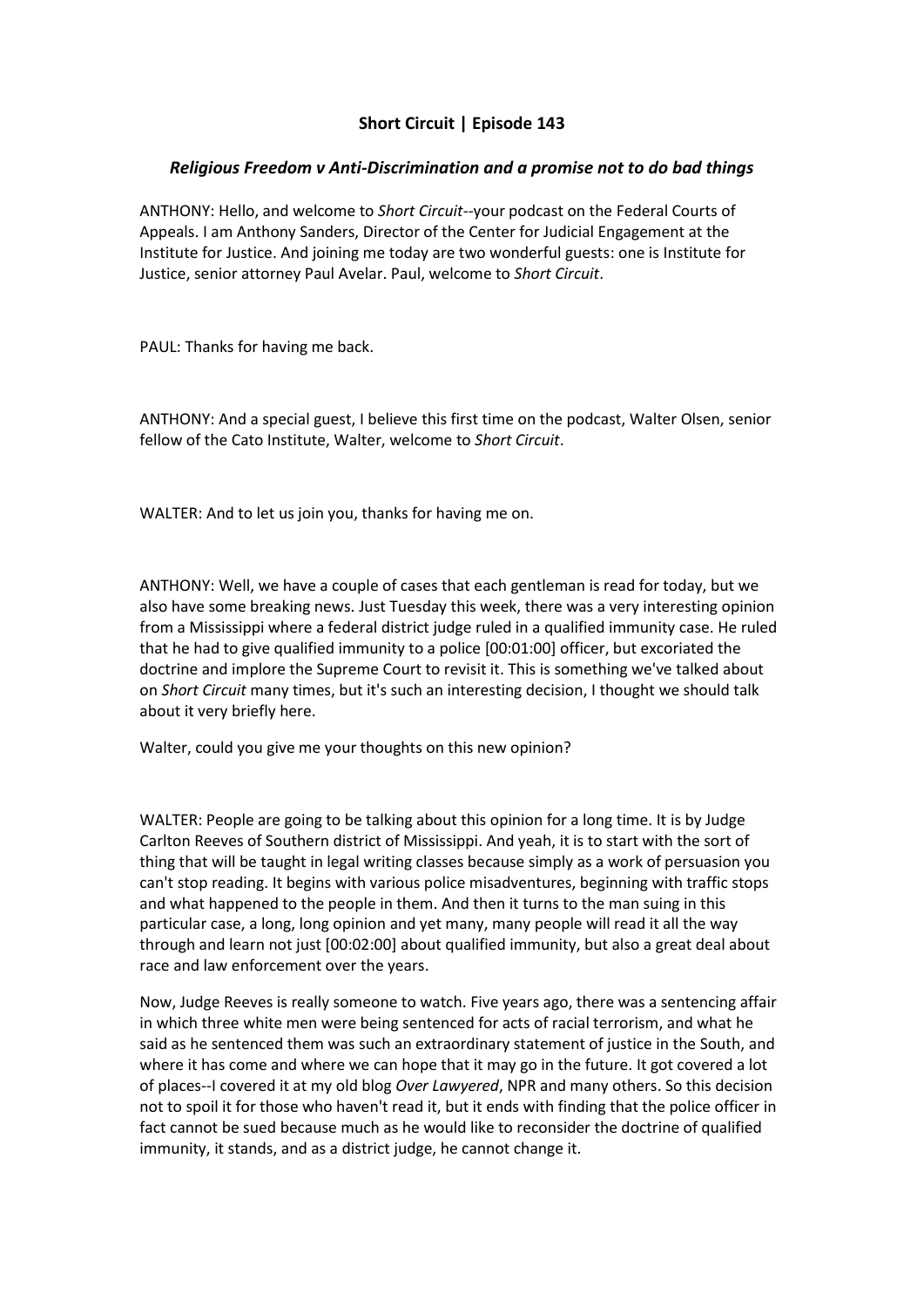## ANTHONY: Paul your thoughts?

PAUL: Yeah. So I mean, the interesting, the [00:03:00] most interesting thing about this decision aside from the, the history lesson and the clear passion that it was written with is it is the degree to which the judge really spelled out the doctrine at length and in, so doing indicted the doctrine.

That is, I think the, one of the more remarkable--there's a lot of remarkable things about this opinion--but I think one of the more remarkable ones is the degree to which he just lays out the facts of the case. And then in applying the law to the facts, you see just how silly, stupid egregious the law is. It's really, it's, it's remarkable. This is, I think definitely going to be one to watch.

ANTHONY: And we'll put a link up to that opinion on the *Short Circuit* webpage, so all of you listeners, please go there if you would like to take a read.

Speaking of [00:04:00] reading. Walter has read the case *New Hope Family Services v. Poole*, which is very interesting decision from the Second Circuit about a number of things.

One of them is that, that I hope we get to, is about a preliminary injunction. Which is also something that Paul will be talking about later. So, Walter, tell us about *New Hope Family Service*s.

WALTER: This is a case in a series of cases about one of the big questions out there, whether or not religiously-oriented adoption agencies that believe because of their religious views, that they cannot serve gay couples or unmarried couples, whether or not the state can order them to get out of the adoption business.

And many listeners will know that the Supreme Court has agreed to hear a case like this *Fulton vs City of Philadelphia*, which will be argued this fall. [00:05:00] The *New Hope Family Services* one is interesting for a couple of reasons. One of them is that the fact pattern is one where the agency is just operating independently. Unlike the one in *Fulton*, it does not have contracts with the City of Philadelphia, nor does it take any government money--it is a purely private and voluntary adoption agency working with, originally mothers who wanted to place their children, their babies with it. And so, in some ways, therefore it presents a cleaner profile. It's often hard to map out where *Fulton* is going to go because of the confusion of the, the city with the, the agency in, in what it can do.

Another difference is that the, in the Philadelphia case, The Third Circuit ruled for the city and the city had a fairly powerful hand [00:06:00] in some ways, because the city council had gone on a campaign to do this specific thing: to impose an anti-discrimination law.

In New York could have been done by more of a bureaucratic wish and a hope. When New York passed a law authorizing adoption by both members of the same sex couple, in fact, the David Patterson that explained the, I believe he was governor when he signed it, and he explained, this is not going to change anything by signing this law about agencies. It is a permissive law saying that some things can happen, it's not a primitive law saying that some things can't happen.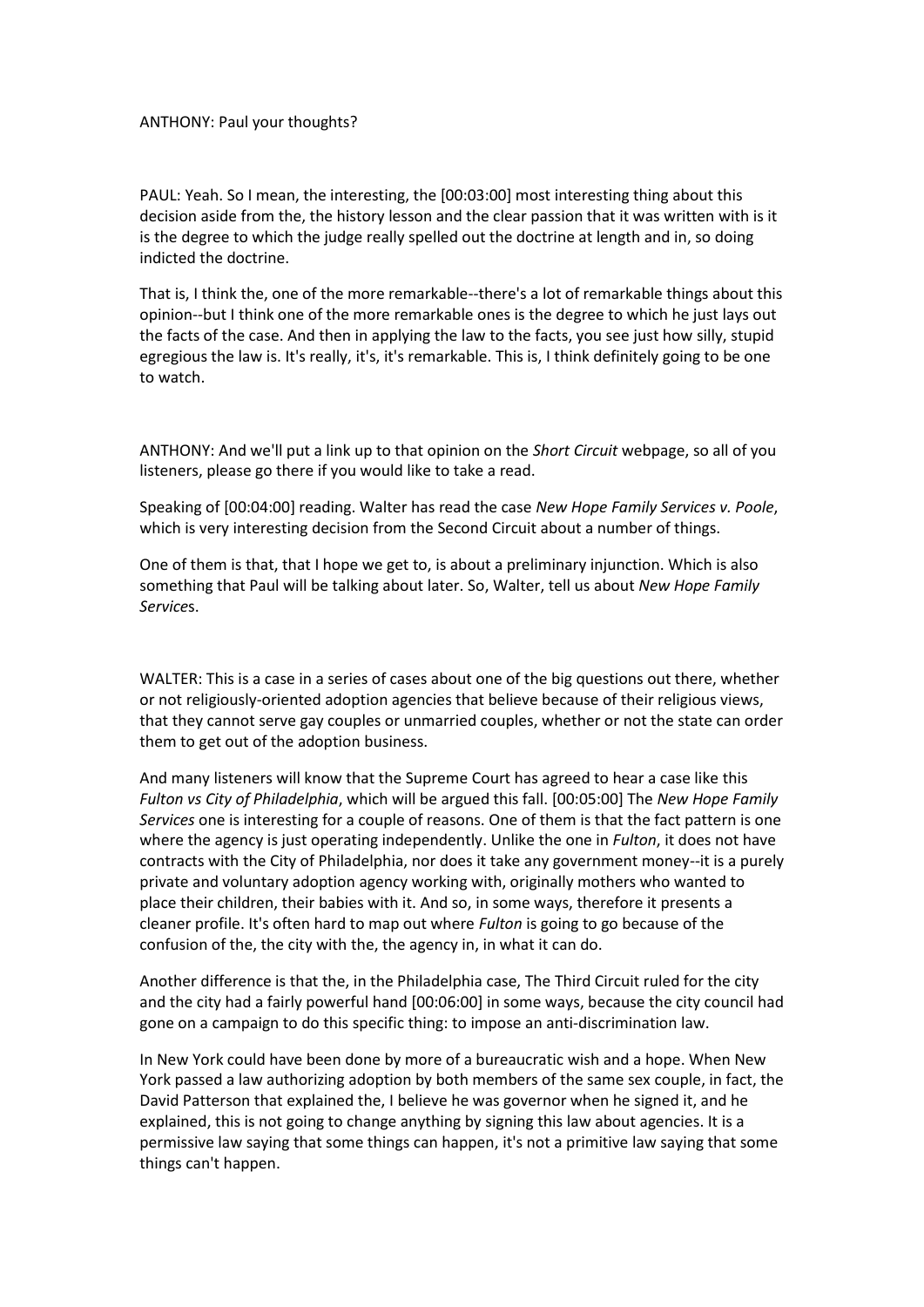So nonetheless without any new authorization in law, New York's agency a few years later announced a new policy and then a few years after that began auditing agencies and eventually push came to shove. They ordered the agency to go out of business unless they came along.

So it's taken years for this to [00:07:00] mature. As I said, it came out differently because whereas the Third Circuit ruled for the city of Philadelphia, so Catholic church has had to appeal, the Second Circuit, and we'll get to the posture of the case in a minute, but the district court had basically said that the agency couldn't stay at a fair claim. The law was too clearly on the side of the state. And the second circuit said, no, wait a minute, we find that at least there is a colorable pleading to be made on a whole list of different theories that the agency has offered. And again, we're in that posture business because the court did not really indicate where it would go if the were world developed record. It simply said the agency had a right to get discovery and to develop a record on, I forgot exactly how many issues, but let me just sort of tick them off. First and very familiar now in litigation over religious rights, there's the *[00:08:00] Masterpiece Cake Shop animus issue*.

And everyone remembers, this was kind of a consolation prize for the Supreme court's unwillingness to resolve the substance in *Masterpiece Cake Shop* was that liberals and conservatives got together and said, guess what? We're giving you some important new rights to challenge the process itself as biased against religious people. And in that Colorado case, there was some fairly ripe language suggesting contempt and dismissal. Now *Masterpiece Cake Shop* animus theories have been brought up regularly in many cases often for lack of substantive theories that would get more grip given *Employment Division v. Smith*, which makes it very hard to, to proffer constitutional claims of right to accommodation on the basis of religion.

In one case that was widely watched from Michigan, Michigan again had tried to pull the plug on a religious adoption agency and the court stepped in and said, no I see [00:09:00] animus, go back and litigate some more, but you can't do this if you're going to set the sort of things that the Michigan attorney general said.

In this case that was one of the things that the agency is getting another hearing on even though there isn't really too much animus. Yeah, I think the view is there's just enough specs of objectionable dismissal that they can go back and look for more in, in discovery. So, so much for the animus side. As we know the longer term sticks with religious accommodation are more in the substance of, given *Employment Division v. Smith* are over striding the landscape and saying that so long as there is a neutral and generally applicable law, and it it's not been tainted by animus, you don't have rights to have a religious exercise that allow you to get out of it.

[00:10:00] What, what can be argued now? The, the court we we've been talking about long opinions, like that qualified immunity, one from Mississippi, this is another long opinion, much longer than it had to be, and, one of the reasons is that the, they are clearly teeing up, something in their view, even though they send it back to the lower court. So, it's not as if they've teed it up for the Supreme Court yet, but three judge panel, and I'll pause here to say that it's kind of a story panel because the one writing the opinion was Reena Raggi, José Cabranes, is, was second and the third was by designation, Edward Korman. That's a pretty illustrious panel. And so, Raggi presented the entire narrative and explored the legal issues with great sympathy for the agency. That's the first thing to [00:11:00] remember is that, this is written like a narrative of something that she expects to wind up being heard by someone other than the district court, when the district court hears, hears about it. So, she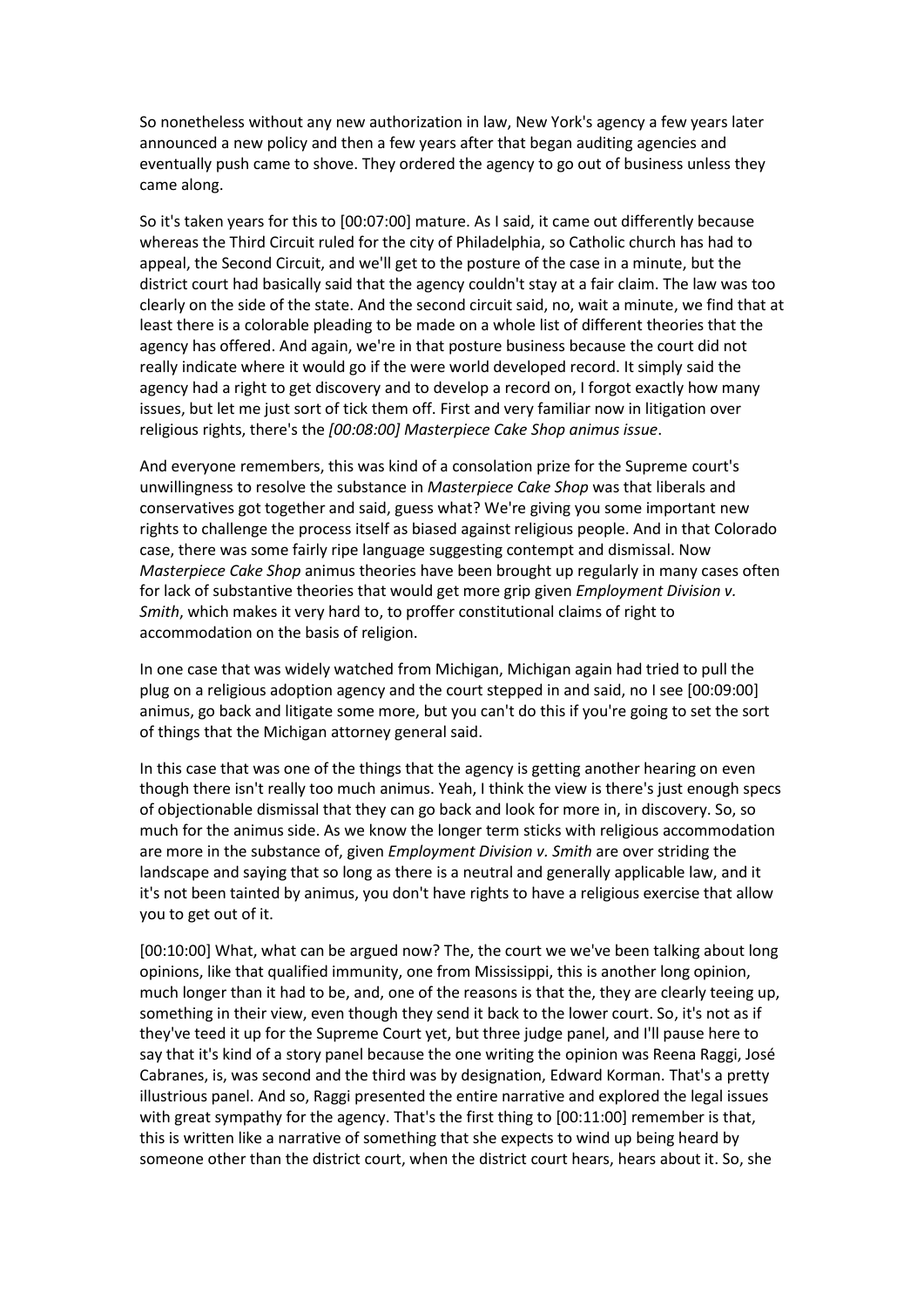marches through the various issues and they have these constitutional claims that have not necessarily fared very well in religious accommodation cases so far.

There are First Amendment claims, both as to forced speech. The idea is by requiring us to serve gay couples, you are forcing us to say that there are just as good as parents. And we don't, we believe that saying that would, would violate our conscience.

Third circuit ruled just the reverse. They said that, you know, this is basically a slight impediment, given that you've agreed to perform a social service with legal implications. You have to do it the way the law says, it's not an infringement of your rights against forced speech.

Likewise, forced association, not convincing to some other courts [00:12:00] kept alive by the Second Circuit. And, and the pattern here is that rather than ruling the agency's favor on substance, the Second Circuit, just again and again, said, "these have at least enough life in them to justify surviving the pleadings and going forward to discovery. We ain't saying whether or not they would be anywhere near close enough to get a preliminary injunction or the merits. All we're saying is a lot more discovery."

So with *Smith* itself and it's fascinating, Casey Mattox has pointed this out recently, the Supreme Court has recently had a series of extremely interesting religious liberty opinions in which most, or sometimes all of the justice writing opinions don't mention *Smith*. It's right there! It's like being at Mount Rushmore and not noticing the presidents. They are discussing religious Liberty and not saying anything about *Smith*. Now I find that silence just like [00:13:00] Sherlock Holmes' dog in the nighttime, to be fascinating because it suggests that there are rumblings of better not rely on it, and yet better not criticize it, you know, something is happening that they won't talk about Smith.

ANTHONY: Do you think that has to deal with--sorry to interrupt. Do you think that has to do with it being a Justice Scalia, golden oldie or, or what, what is the reason for that? It is quite bizarre.

WALTER: You know, we can talk and talk about Smith, clearly the intellectual discussion, which was always somewhat critical, has turned more so as more commentators have grown discontented. Particularly on the more conservative and libertarian side. Although I can tell you from Cato Institute that there are, I think I counted nine different views of *Smith* from, you know, should have happened earlier to, you know, what an abomination get rid of it immediately, and every gradation [13:50] in between. But, nonetheless, the commentary has grown more critical. The push has come closer to shove as [00:14:00] government keeps trying things that bother the commentators of which I think this is a very good example.

And so, Judge Raggi in *New Hope Family Services* does not doc *Smith*. She gets it right out there and she discusses it at considerable length, including it's shifting fortunes as far as the reception by, by commentators and scholars; including the fact that four, I wasn't counting how many, but she said that whether in majority opinions, descents, or whether in concurrence or dissent four, four justices had declared an interest in revisiting *Smith*.

So, so the discussion of that is going to be of interest to everyone who follows religious liberty issues, where *Smith*, you know, as I say, dominates the field.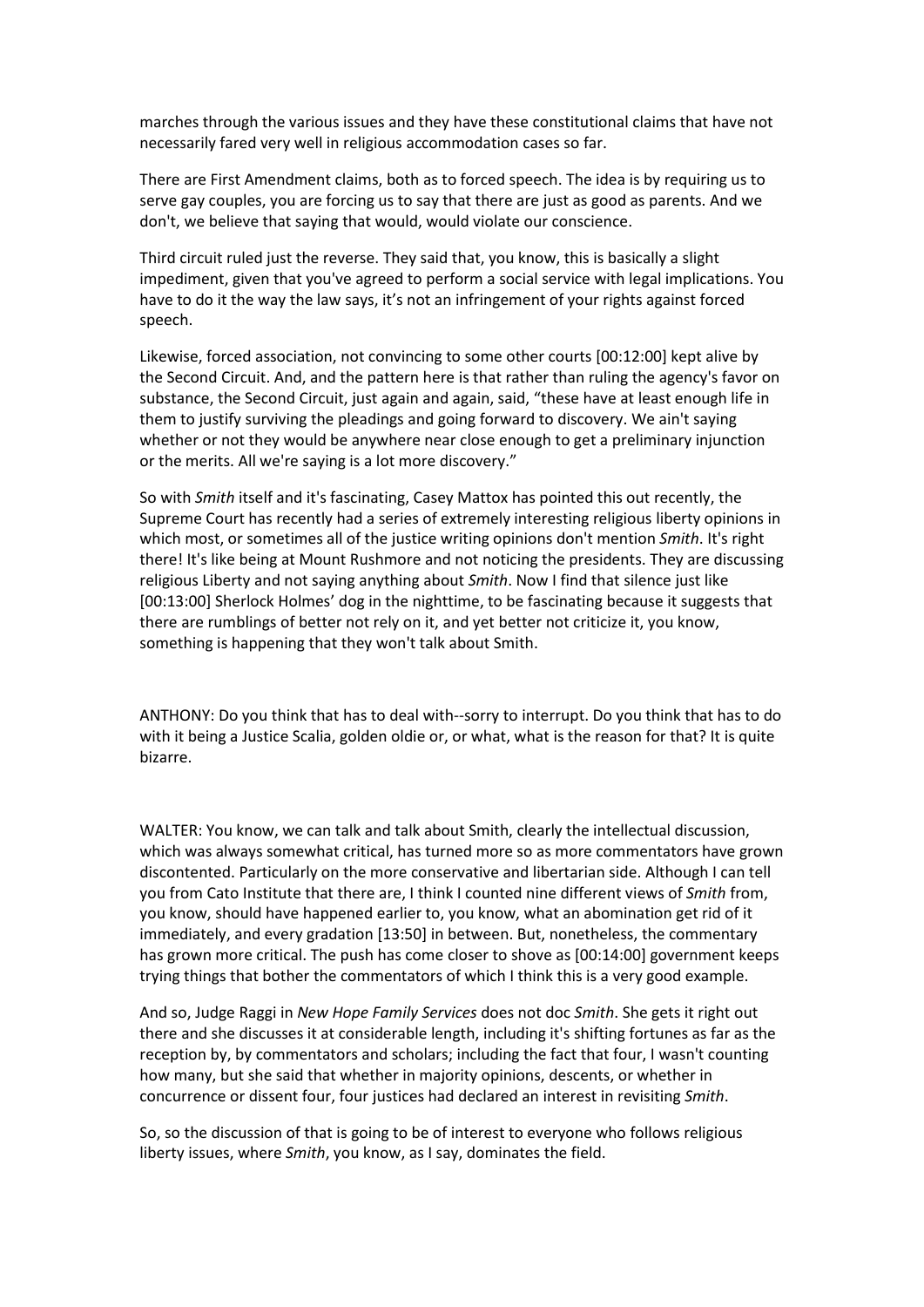So, so here [00:15:00] you have something that is very inconclusive in that it really is just send it back for more processing. But which should be kept in mind given that we aren't sure have a clear answer from the Supreme Court on *Fulton*. With *Fulton*, they could easily get lost in the weeds of government involvement in the child placement activities and give us some sort of narrow outcome that relates to that. A *New Hope Family Services* frames the issue in a way that Libertarians, I think, can find more directly compelling.

ANTHONY: So, Paul over to you now.

PAUL: So, as someone who regularly litigates under the First Amendment, this case has, has free exercise, it has free speech, it has expressive association. And I found myself most interested or drawn to. [00:16:00] what looks like an unmade administrative law or separation of powers issue. And that's, which, which turns into part of the showing or potential showing on, on animus, which is the history of this law and how the statute, when it was adopted was very clearly aimed at allowing religious groups like this to continue doing what they had always done. And, and, and as Walter has already said, you know, this doesn't change anything. It allows for adoptions without compelling any agency to alter its present policies. And then the agency took that and their initial take on the law is, "Yeah. That's, that's exactly what it does." And that's their position for several years.

And then without any real explanation, it changes its interpretation of the law and creates a new rule that it is in obvious tension with the plain text of the statute itself. [00:17:00] And then that's what they start to enforce against these, you know, religious adoption agencies.

I, I think that's really interesting. It's a really, I think, important reminder of the importance of the structural constitution of separation of powers. Of ensuring that, you know, it's the legislature that's supposed to make the law, not some group of unelected bureaucrats who may have their own agenda.

WALKER: And, you know, you've got me free associating a bit because each state has its own procedures on these things. And people may remember some years ago, the interesting New York case on delegation of power in which the, New York City Health Department adopted, I think this was the, it was either the trans fats one or it was something second guessing people's food and drink choices.

ANTHONY: I think it was one of the big, Big Gulp case if I remember correctly.

WALKER: Oh, was it the Big Gulp Case? But anyway, I was struck down [00:18:00] on the basis that even though the federal judiciary wasn't allowing excessive delegation to get much traction, New York had a separate line of cases, which recognized the, the doctrine and gave it a considerably more bias.

So, whether that would be of any relevance in federal court consideration of this, I don't know. I moved, mixed feelings about this as an administrative law nerd, of course, I'm fascinated by the idea that reviewing this more carefully might lead to the elimination of a lot of regulation that is both unneeded and not particularly democratic because it didn't have the imprimatur of the elected branches.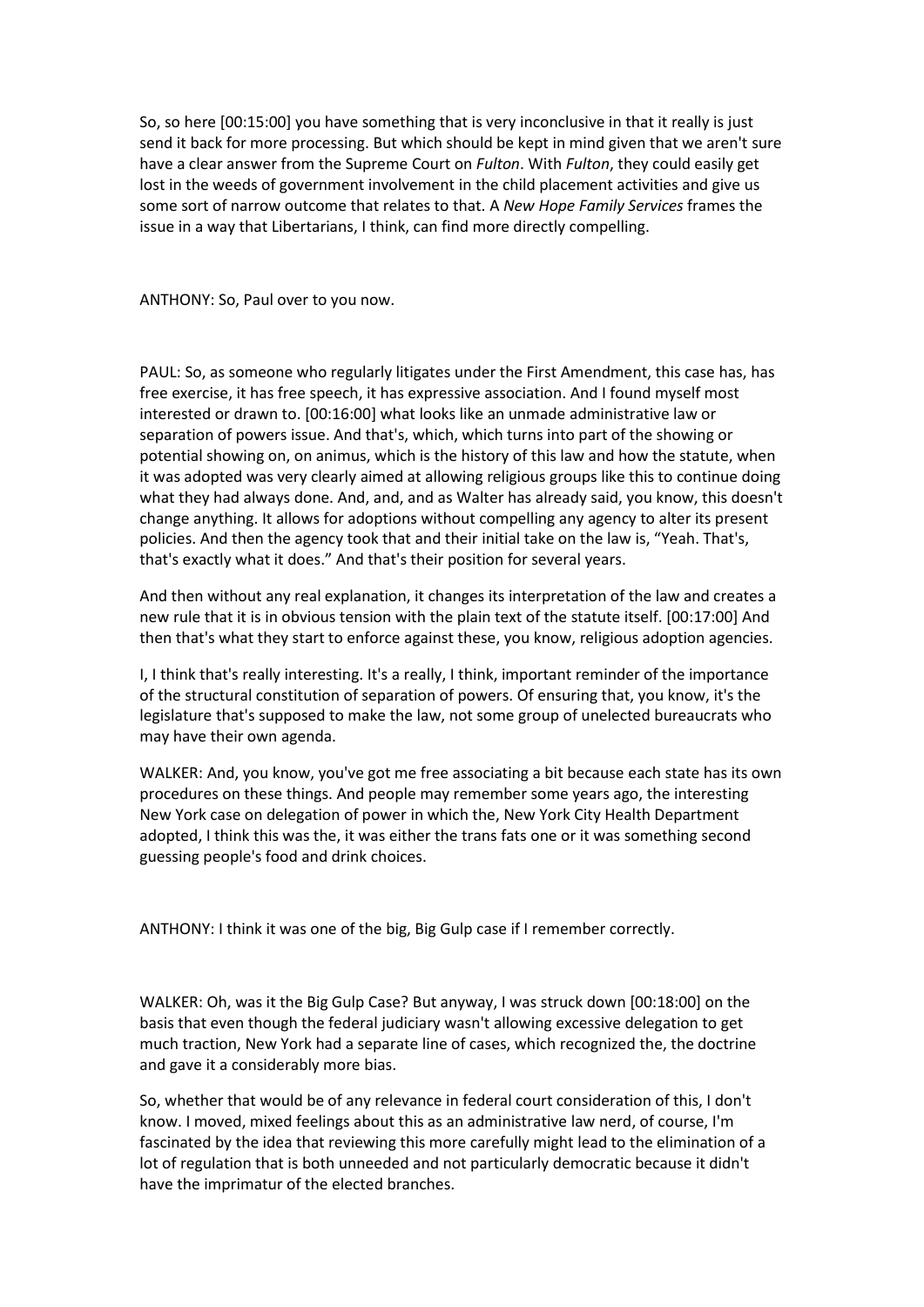At the same time, it would represent kind of the disappearance down a mouse hole of a case that might otherwise present a constitutional issue on the First Amendment that we want to have resolved at some point.

PAUL: Yeah. Well, I mean, breaking news, we're in the middle of the COVID pandemic and, and we've been seeing a lot of [00:19:00] executive branch, mostly governors, but departments of health orders, you know, under this emergency of, of shutting down First Amendment activities, including religious services and all the rest. And we've seen the First Amendment challenges to those, those are obviously ones that have to be made. I think there's a, you know, an increasing number of separation of powers, challenges in this, in this regime or in this, in this world as well, where we're starting to see pushbacks against. Well, the legislature hasn't, can't designate or delegate that power or it, it hasn't delegated that power or, or the, this exceeds what has been delegated. And, you know, maybe I'm just an eternal optimist. I think that we could see some real interesting developments in separation of powers issues. And then he is now next several months to it to a year coming out of, of these sorts of cases.

Not this one, obviously, but others, like it.

WALKER: Of course, [00:20:00] one other thing that has made a little, I'm hoping that this doesn't turn out to be the issue of disposition, is that for something like anti-discrimination law where the political forces--let's face it in New York--would come around to ratifying what the state agency was trying to do as in Philadelphia. They are probably not going to win the political fight, which would mean that although you might get some interesting separation of powers law out of it, from the standpoint of the policy, once again, as with so many of the *Masterpiece Cake Shop* animus issues, they go back, they do it right, and then you lose.

PAUL: Well, and then the, this turns exactly right back to *Smith*, right. Which is why it's a subject of such criticism, which is, you know, *Smith* basically says, "Oh, you know, we can trust the legislatures to protect religious liberties as, as they see fit. And so your, your remedy is with them, not with us."

And I think there's a lot of second guessing of that going on right now. [00:21:00]

ANTHONY [21:06]: Well, in this case, the court second guessed the preliminary injunction and has sent it back to the lower court. In another case though, the plaintiff was not so lucky. So, Paul tell us about *Speech First* and the preliminary injunction that that plaintiff was looking for.

PAUL: Sure. So, this is a case out of the Seventh Circuit, springing from the kind of speech regulations that are not allowed in a free country, but are pretty much everywhere on colleges, camp, college campuses today.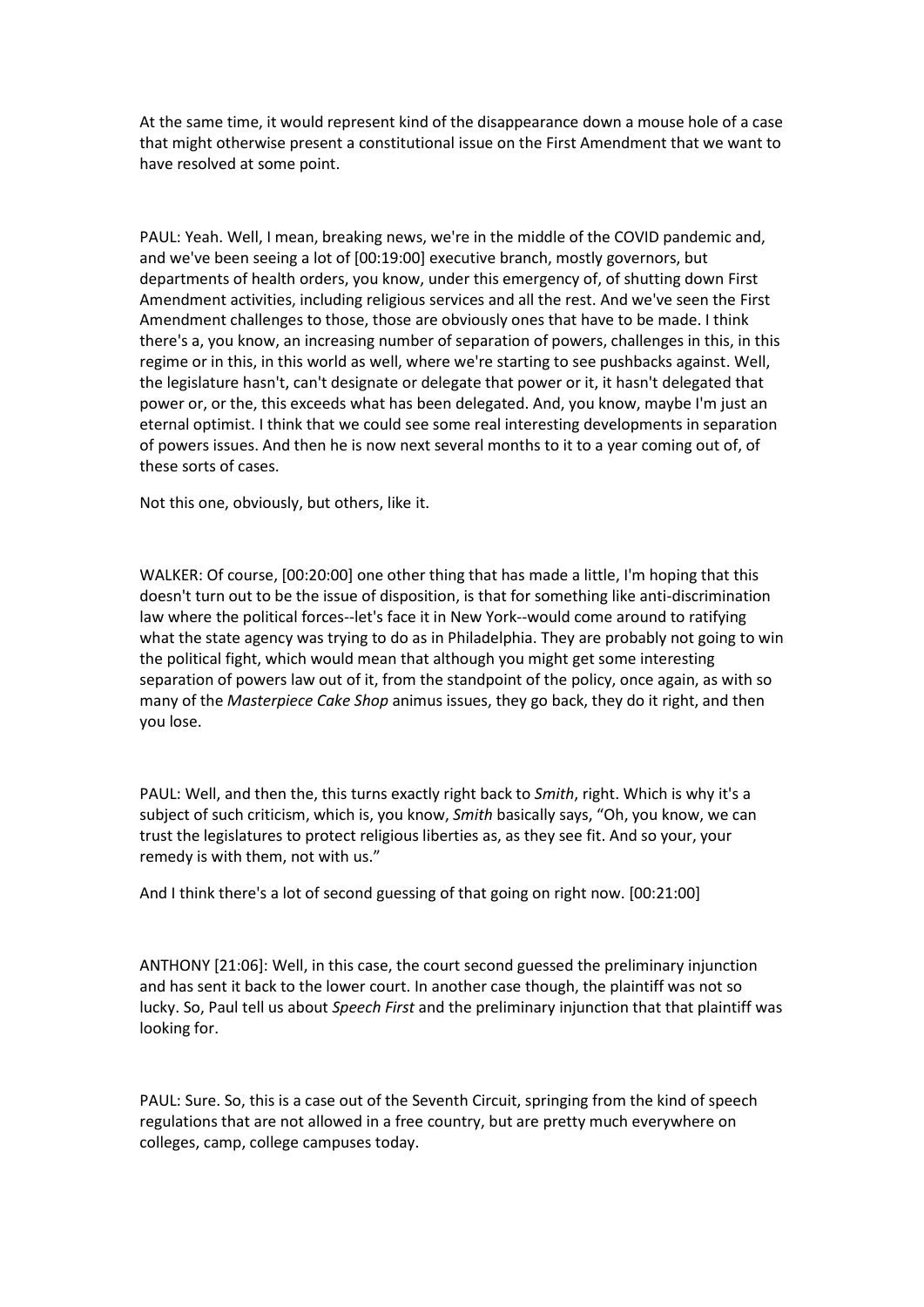The University of Illinois at, at Urbana-Champaign or Champaign-Urbana has a, a bias assessment and response team and bias incident protocols. And they can do all sorts of things. When bias-motivated incidents happen on campus. Including the power to investigate these, these incidents to, to impose no contact directives, which are orders backed by the potential threat of expulsion that prevent contact [00:22:00] between students for any number of bias-motivated complaints. And something called a prior approval rule that prohibits students from posting or distributing leaflets, handbills other types of materials about candidates for non-campus elections without prior approval.

And so, anyone who knows anything about the history of the First Amendment, you know, your alarm bells should be going off about prior restraint here. And, you know, this is of course another rule that's backed up with all sorts of, of threats of disciplinary action by the university.

So, Speech First, which is an organization dedicated to protect free speech on campus, sued several administrators at the university on behalf of four anonymous students who said that their speech was being chilled by these rules. And I don't think it'll surprise many people to know that the views, these students say they want to express are fairly common in, in certain parts of America, but not on college [00:23:00] campuses-- things like opposition to abortion or support for president Trump or, or opposition to gun control, any number of other of other things.

And so the, the appeal in this case is specifically about the denial of a preliminary injunction and because you have to show a concrete plan to be in violation of the challenged laws, that's a really tough showing to make, especially when the students who are subject to it are all so trying to remain anonymous. Too much specificity in the students aren't really anonymous anymore, but it's that sort of specificity that you have to provide.

And to further complicate things here, the others, because this is a motion, the other side gets to put up declarations and its own evidence. And here that was all unchallenged because the district court issued its decision before an evidentiary hearing ever took place.

And so that's, that's the, the, [00:24:00] the situation that the Seventh Circuit now finds. And the courts already in this area or inconsistent in the sorts of cases, the Sixth Circuit ruled in the other way in another speech, first case, a challenge to the University of Michigan's Bias Response Team Initiative.

These rules are essentially exactly the same, but whereas the Sixth Circuit said, yes, this sort of evidence is sufficient to, to, to go forward on a, a motion for preliminary injunction. The Seventh Circuit said, no, it's not and so sent the case back to the district court. The case is still alive, it has not been dismissed. One imagines, however that a motion to dismiss will be forthcoming. You know, for, for federal courts geeks who are procedure geeks, of course, that motion will be under rule 12(b)(6). And then the question there will be does the complaint itself, the four corners of the complaint satisfy.

It's a [00:25:00] very different kind of test. And so, not quite sure which way that will come out, but I want to focus here on the Seventh Circuit's ruling that the challenge to the prior approval rule was moot because weeks after Speech First sued, but just before the university had to respond to the motion for preliminary injunction, the university changed the rule and then claimed it had no intention of restoring the rule or any rule like it.

And so, it's, it's elimination of this rule was in its word, definitive. And that sort of the move is called voluntary cessation. It is where a challenged party, the defendant, voluntarily--and this is a podcast, so you can't see me doing the scare quotes—voluntarily stops doing the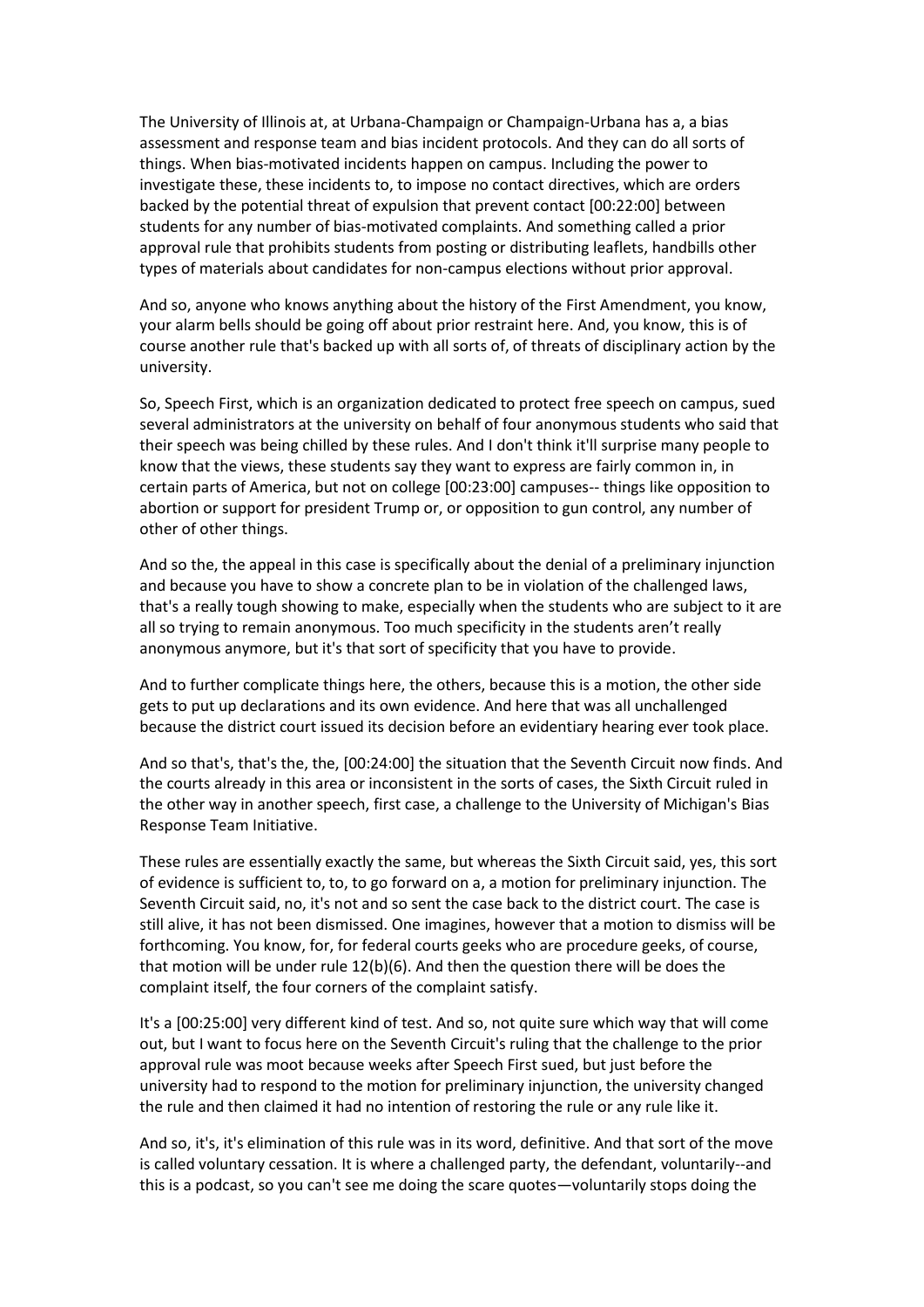things challenged in the pending lawsuit, and then claims that this move boots the need for any [00:26:00] prospective relief: no, no declarations, no injunctions. But if that's true, it leaves the defendant free to start back up again. There being no court order telling them they can't.

And so ordinarily, the federal courts are not fond of this sort of move. They view it highly suspiciously. And there's usually a heavy burden on the defendant to show that the challenged action just cannot, will not happen again. Unless of course you are the government.

The courts to varying degrees, treat voluntary cessation by the government very differently. And they, they admit that they're doing this. They, they're treating the government as a litigate differently than they treat every other litigant. Unlike with private parties, they assume the government is acting in good faith and they put the burden on the plaintiffs show that the challenge acts will happen again, it's a complete flip of the burden of proof.

And that's what happens here. The majority [00:27:00] two judges say, the university swore it would behave. That's good enough for government work, and we're done here.

The dissent, however, in this case takes the position that given the totality of the circumstances, the timing of the change, the fact that there's nothing that stops the universe, the university did this on its own. That the fact that there's nothing that stops university from doing this again, the fact that the university has previously called the speech regulations critical to its functioning means that there's no reason to, to, to credit the notion that this will just never happen again.

And for those of us who sue the government, this sort of voluntary cessation move is, is familiar. You know, here at IJ, we represent many people, especially in civil forfeiture cases, but in other cases as well, where the government enforces laws against ordinary people and just grinds them down. And then the second we show up the government pretends, like it never did anything and there's nothing more to [00:28:00] fight about, you know, we never did that, and we won't ever do it again.

You know, I've been representing an elderly couple in a forfeiture case for four years now. And the police sees their car and tried to forfeit it. These folks fought back and, and for five months they, they fought back on their own to absolutely no avail, and less than a month after we showed up the government took the position that it did nothing wrong, everything it did was legal, but you can have the car back, you know, out of the goodness of our heart. And oh, by the way, now this whole case is moot. Judge, you don't have to worry about this anymore.

And this is particularly infuriating, if you're on this side of the, of the, when you're suing the government, because as we talked about at the beginning of the podcast, there's all these doctrines out there that make it almost impossible to sue the government for money.

Qualified immunity is one of the, there's lots of others. Right? And so this oftentimes leads people who have had their rights violated and absolutely no way to [00:29:00] actually get the courts to recognize that violation and to begin, to put a stop to these things. And so, you know, that's the thing that stood out for me.

I think at some point the Supreme Court is going to have to take up this issue. They sort of ducked it this last term in the *New York Rifle and Pistol Association* case. But at some point, I think there's, there's going to have to be a rethinking of the way the lower courts are doing voluntary cessation when it involves the government.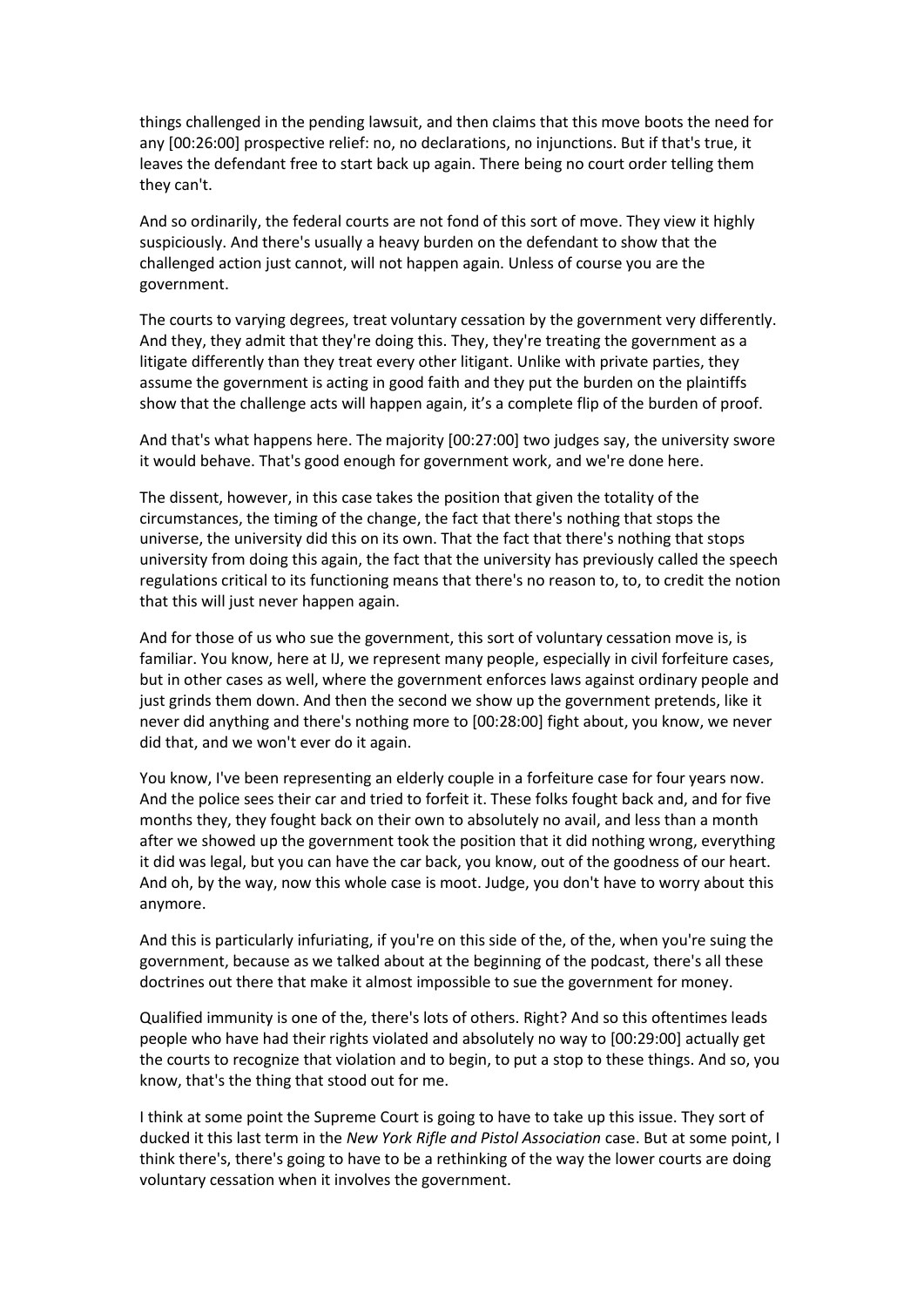WALKER: Cato, of course, often takes an interest in these voluntary cessation things, because it is frustrating, they can use it to game the system. Let me be devil's advocate for a moment because there are a couple of reasons why it's, I think a hard problem for the judge, judiciary to solve, even if they have come on board with almost everything you said. One is that the, there's the general preference to, to let [00:30:00] litigation go and not keep it alive.

But beyond that, there is the, you don't want to provide a disincentive for good behavior. And obviously some good behavior is currently motivated by the desire to get out of litigation. In some ways, the part that is morally offensive is not the discontinuation, but the later stage of the resumption. So maybe there, if we can find a penalty for resumption, it's better at, than a bar against discontinuation.

But the, depending on the extent to which the behavior is focused on a policy area, as opposed to harassing some poor individual, you also get into some of the issues that make consent decrees so difficult.

The, allowing the government to bind itself, not to take some policy actions in the future is implicitly a bind on democratic choice at a mean, may involve concessions the courts would [00:31:00] not have ordered and all the rest of it. None of this exactly contradicts what you're saying, it's just that I predict that if the courts do eventually turn and face it, we're going to have complicated doctrine because I think this is one reason they've avoided it so far.

PAUL [31:18]: I mean, one of the things here is that we already do have complicated doctrine and a large part of that here is because the courts do treat the government differently. They, they, they flat out say it: we will, we will treat the government differently when it does this because we trust them, but we don't trust private parties.

And I, that I think is that is.

WALKER: Is it trust though? Or is it just private parties don't have a particular kind of right. Or, you know, private party has violated labor law. They might just say, look, you have to promise not to fire a unit organizer, and we're just not going to let you out of that because you're just a private party. With as soon as it's the government, they do have these additional arguments about what if voters [00:32:00] decided to change policy on this. And I don't, I'm not that impressed by those arguments often, but I, but I don't think that trust is the only thing going on.

PAUL: Well, that's what the courts say they're doing. We, we believe—

WALKER: And to me as a libertarian, the government is the least trustworthy.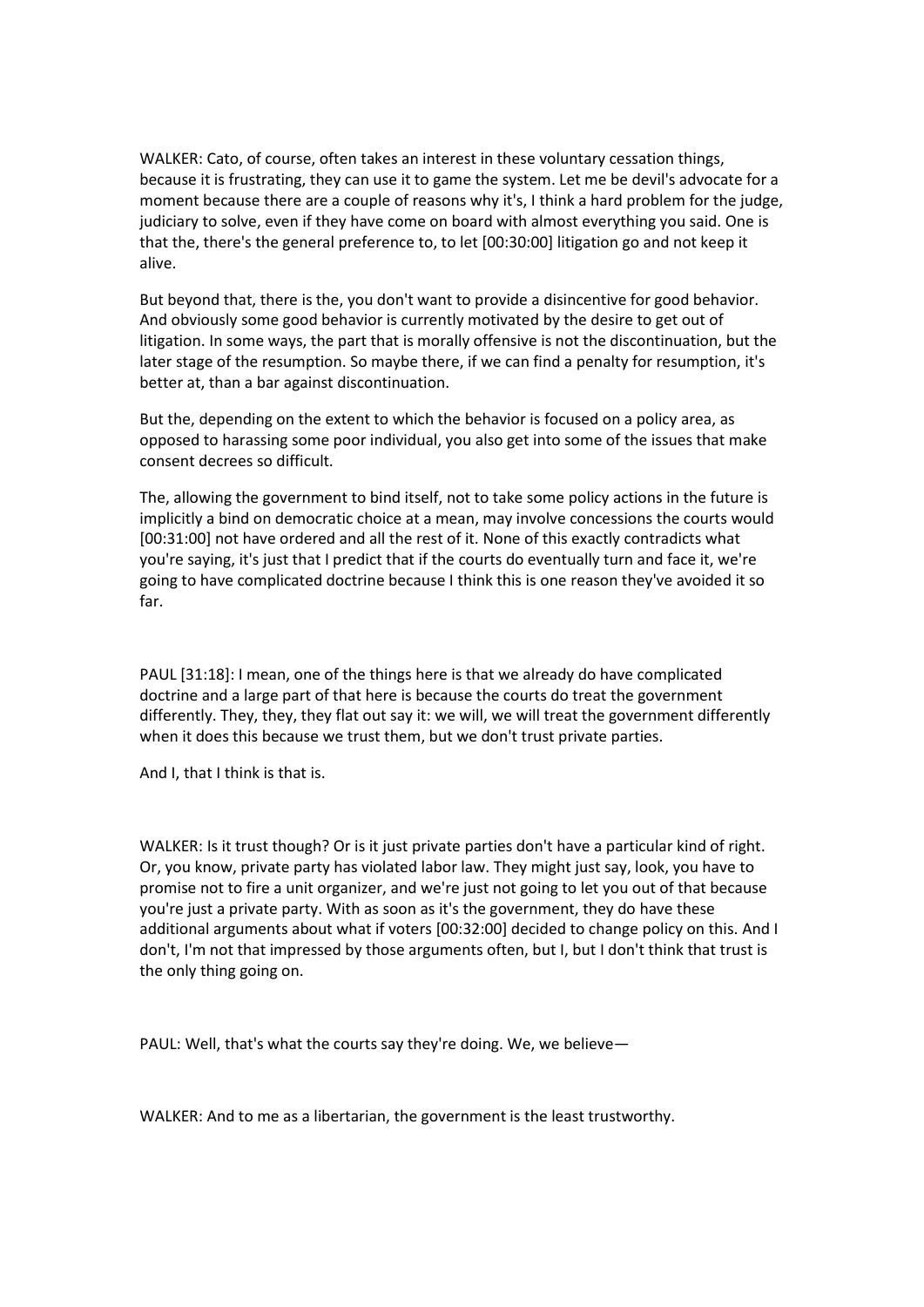PAUL: We presume the government's good faith in doing this. And, and, and your evidence for that presumption is what exactly? It's an, it's an unfounded, empirical assumption about the way the world works and we've, we've seen this in lots of other areas that we work.

WALKER: Let's say the offense is the resumption, let's say three years later, what they go back to the bad practice or what should the remedy be for that resumption?

PAUL: I mean the, the, in, in these cases, what you're talking about is a court order that says that's unconstitutional. Stop it. That that's where that's where, where this mootness issue come comes in.

Part of it could be, I, well, part of this is taking on the larger issue of these [00:33:00] government immunities that make it difficult or impossible to, to win compensation when your rights are violated because if the government has already violated your rights, you're entitled, you should be entitled to, under 1983, you are entitled to damages. For the violation of that right. It's because the courts have created all of these immunity doctrines that make that impossible, that then this voluntary cessation becomes so powerful. It is the way of wiping out these cases.

WALKER: Yeah. Well, I think you're really onto something on that because with qualified immunity, you know, they have this supposition that they didn't know it was wrong. Whereas if they had been in court admitting that it's something they must never do again, then they camped at all claim that.

ANTHONY: It would be interesting to see where they had been in court and, and seen that it was wrong, but because there's no case in that circuit on with that fact pattern, then there still [00:34:00] is qualified immunity. I, I could, I could actually see that the case coming out that way.

But Paul, my, my take on the, the, the voluntary succession of this case, I was also, I had the same reaction you did. Usually it seems when the government does get away with voluntary cessation, it's often like there's not a good chance that this is going to come back because the reason why they enacted the policy in the first place has gone away, or, you know, the mayor who proposed it has long since been, been, been voted out of office.

This is the same cast of characters who just, who enacted this policy who have repealed it. I think if you would have a case where you shouldn't have voluntary cessation, it's this set of facts.

PAUL: And that's, that's very much what the dissent says. Look at all of these facts, we can't ignore these things.

You know, even if we have a presumption in an unfounded presumption in favor of the government, why do we have it when these facts are in play? That I, I just don't get it.